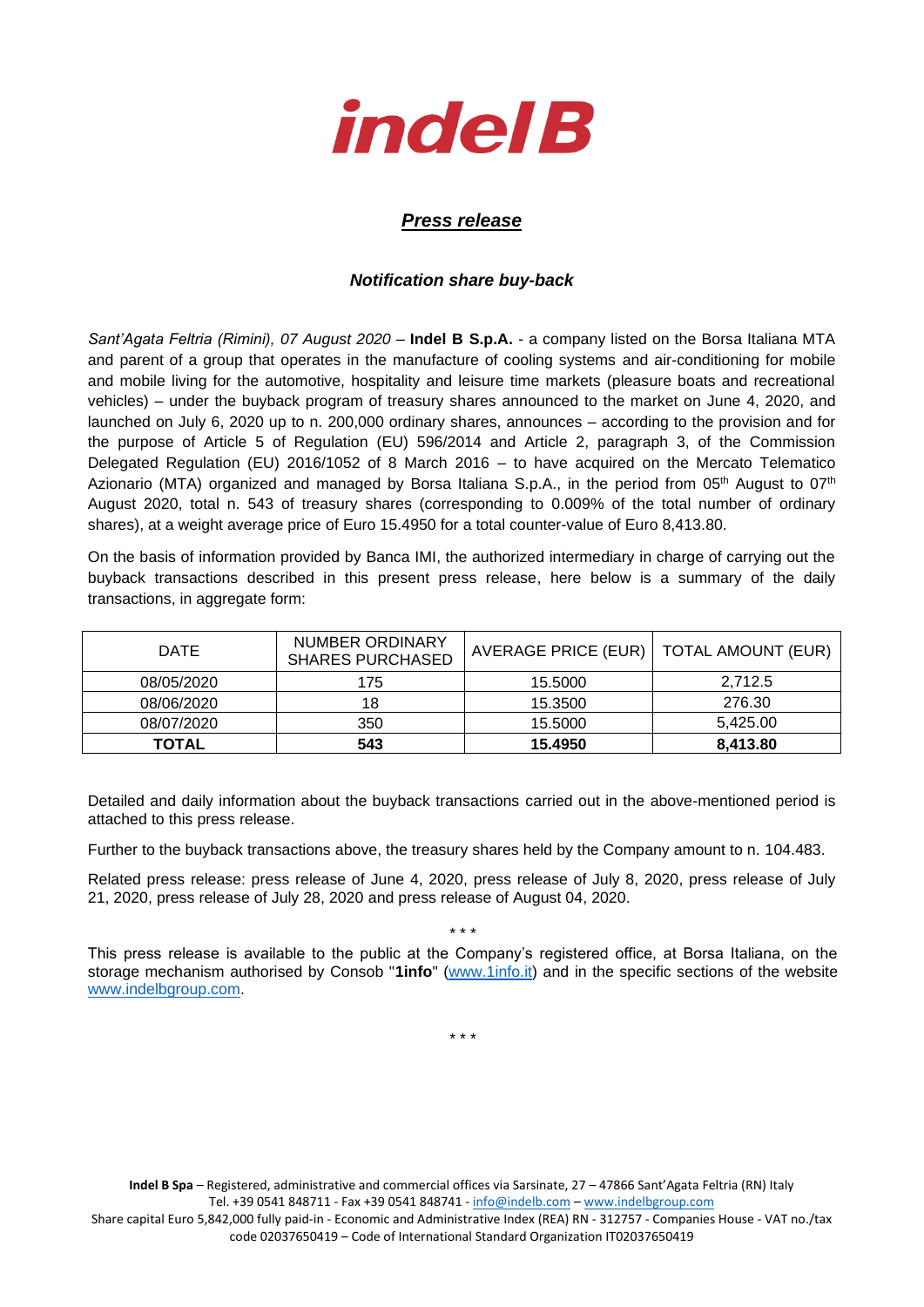*Indel B S.p.A. is a company listed on the MTA segment of the Italian stock exchange and is controlled by AMP.FIN S.r.l., in turn held entirely by the Berloni family. Indel B S.p.A. heads an important Group that operates worldwide and* has been active for the last 50 years in the mobile cooling sector applicable to the Automotive, Leisure time and Hospitality cooling segments. The Group also operates in mobile climate control, with specific reference to the *Automotive market, represented by commercial vehicles, minibuses, ambulances, agricultural and earth-moving machinery, and in the Cooling Appliances sector, which mainly comprises cellars for storing wine and small refrigerators for storing milk. The company has a market cap of approximately Euro 91 million.*

## **Contact details**

| <b>INDEL B</b>              | <b>POLYTEMS HIR</b>            | FAST-COM                       |
|-----------------------------|--------------------------------|--------------------------------|
| Controller & IR             | IR and Financial Disclosures   | <b>Media Relations</b>         |
| Consuelo Vagnini            | Bianca Fersini Mastelloni      | Paolo Santagostino             |
| +39 0541 848 855            | +39 06.69923324; +39 336742488 | +39 349 3856585                |
| consuelo.vagnini@indelb.com | b.fersini@polytemshir.it       | paolo.santagostino@fast-com.it |
|                             |                                |                                |